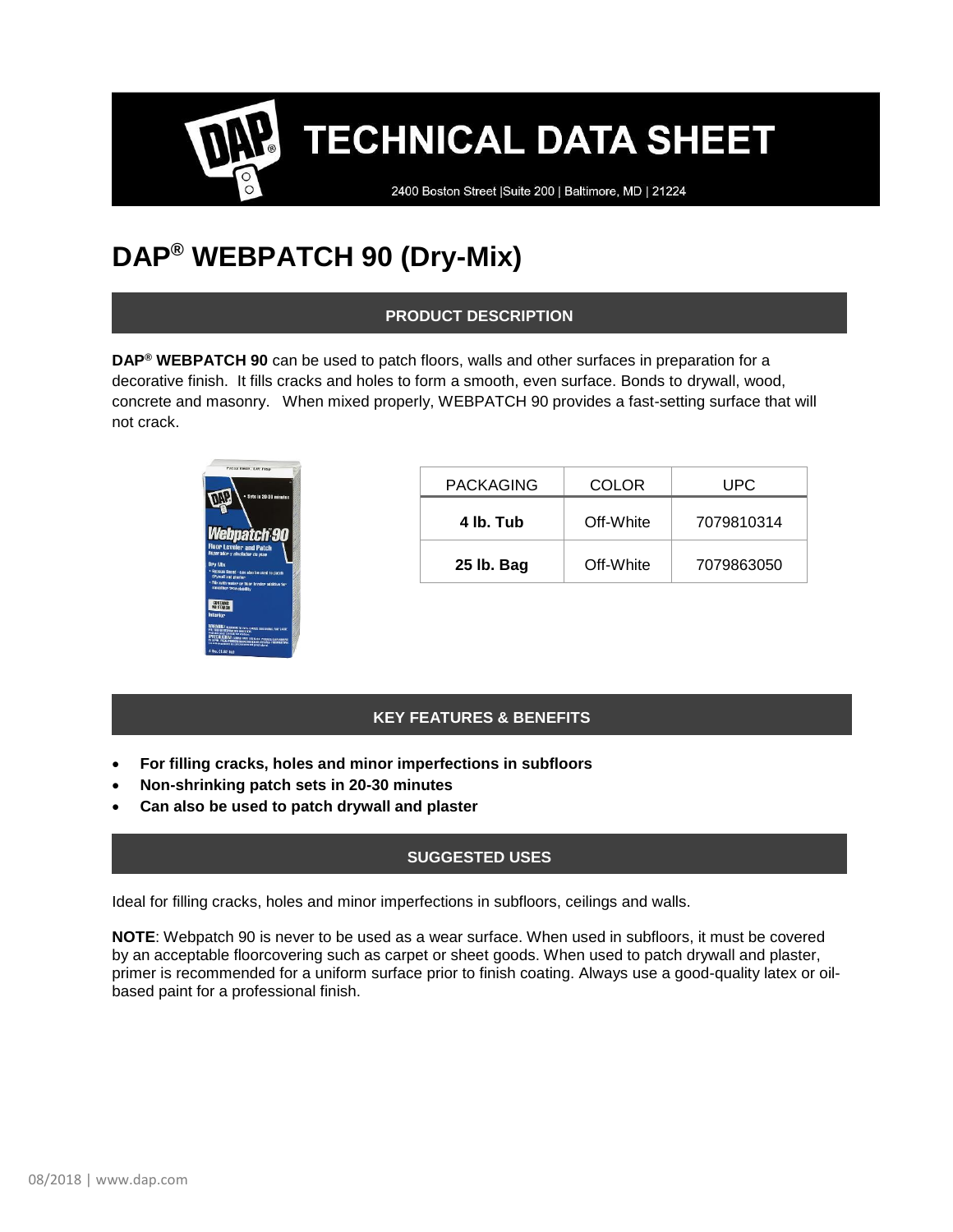2400 Boston Street | Suite 200 | Baltimore, MD | 21224

## **APPLICATION**

### **INSTALLATION TIPS:**

• The use of DAP® Bonding Liquid/Floor Leveler Additive is preferred. In some instances, clean, cold water may be used. Mix with DAP<sup>®</sup> Bonding Liquid/Floor Leveler Additive or water to desired consistency before spreading. Keep in mind that a heavier mixture is recommended for large fills; for small fills use a thinner mixture. Keep all tools clean as any unused material will accelerate the setting time of newly mixed material.

### **APPLICATION**

- 1. All subfloors above, on or below grade must be level, firm, dry, smooth, clean, and free of dust, dirt, wax, paint and foreign material.
- 2. Concrete floors must be fully cured (not less than 28 days after pouring) and be free of excessive moisture, alkalinity and water pressure. Make standard moisture and alkalinity tests. The most reliable measurement is the calcium chloride test. **Note:** It is the responsibility of the flooring contractor to determine the dryness of all concrete subfloors before installation of floor covering begins.
- 3. Add DAP Webpatch 90 to DAP Bonding Liquid/Floor Leveler Additive or water in mixing container at a rate of three parts powder to one-part water. Do not mix more material than can be used in 15 minutes.
- 4. After mixing, the material will set in 20 to 30 minutes.
- 5. With a skim coat of DAP Webpatch 90, fill all broken areas, depressions and cracks in surface of substrate. Make sure that patch "wets in" properly and uniformly to ensure a good bond.
- 6. Level and smooth to a feathered edge.
- 7. For repairs greater than 1/2" in thickness, not to exceed 1", apply two coats allowing the first coat to set before applying the second. Do not over trowel.

| <b>Substrates</b>                 | <b>Interior</b> | <b>Exterior</b> |
|-----------------------------------|-----------------|-----------------|
| <b>Cementitious Surfaces</b>      | ٠               |                 |
| <b>VCT Floor Tile</b>             | ٠               |                 |
| <b>Old Cutback Adhesive</b>       |                 |                 |
| <b>Embossed Tile Sheet Goods</b>  |                 |                 |
| <b>Underlayment Grade Plywood</b> |                 |                 |
| <b>Tile/Terrazzo/Marble</b>       |                 |                 |

## **Substrate Application Guide**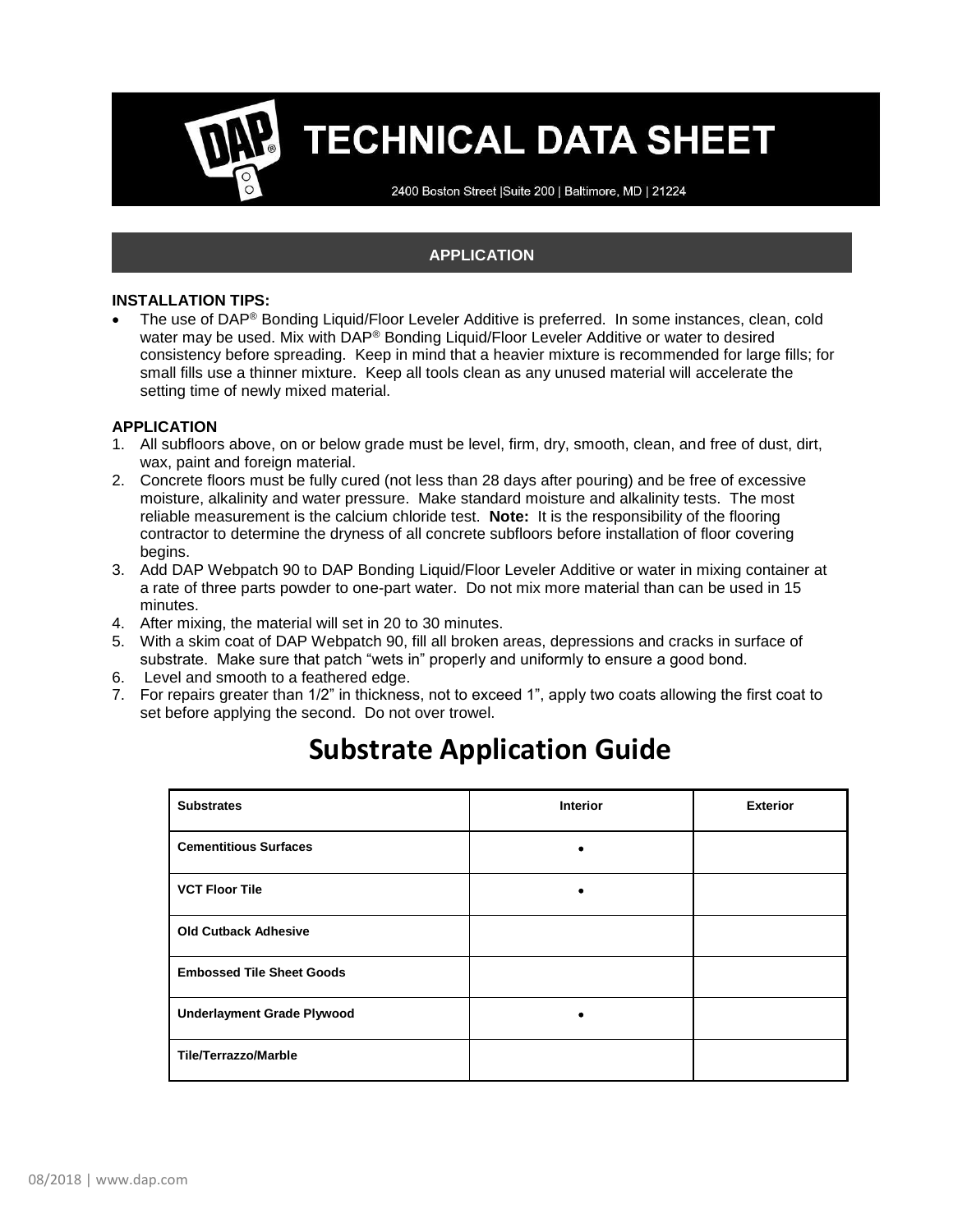2400 Boston Street | Suite 200 | Baltimore, MD | 21224

| <b>Gypsum Board/Green Board</b>       |                               |  |
|---------------------------------------|-------------------------------|--|
| Laminates                             |                               |  |
| <b>Particle Board/Lauan/Chipboard</b> | No products are recommended   |  |
| <b>Expansion</b>                      | for use over these substrates |  |

## **TYPICAL PHYSICAL & CHEMICAL PROPERTIES**

| Pot Life                              | 10 minutes                                          |  |  |
|---------------------------------------|-----------------------------------------------------|--|--|
| Work Time                             | 15 minutes                                          |  |  |
| Initial Set Time                      | 20 minutes                                          |  |  |
| <b>Final Set Time</b>                 | Floorcovering can be applied after 40 minutes       |  |  |
| <b>Final Cure Time</b>                | 3 days                                              |  |  |
| Strength                              | 2400 psi at 3 days                                  |  |  |
| <b>Shelf Life</b>                     | 12 months                                           |  |  |
| Mixing Ratios and Coverage (sq. ft.): | Water 1/16" Thickness 1/8" Thickness<br>Webpatch 90 |  |  |
|                                       | 4 lb.<br>$20 \text{ oz}$<br>$12 - 14$<br>$5 - 7$    |  |  |
|                                       | $25$ lb.<br>$30 - 45$<br>1 gallon<br>75-80          |  |  |

## **CLEAN UP & STORAGE**

Wash tools immediately after use with water before product has set. Dried material must be mechanically scraped, chipped or ground away. Close container tightly and store any remaining powder in a cool, dry place.